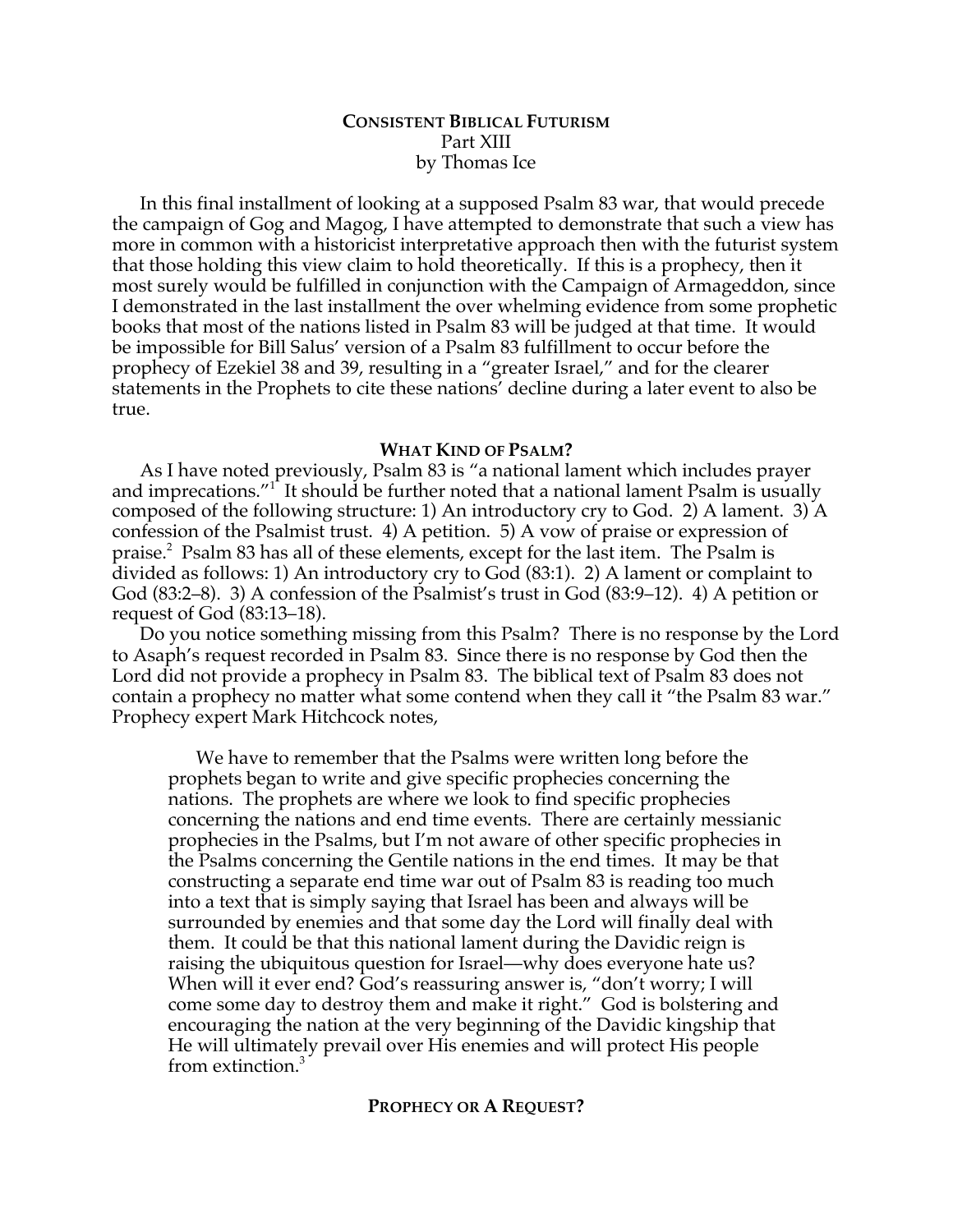There is absolutely no doubt that Psalm 83 is 100% inspired by God, just like all the rest of Scripture. However, there is no prophecy in this Psalm, simply a petition to God by Asaph to judge those enemies that are against Israel. *I challenge anyone to show me a prophetic portion or statement in Psalm 83!* The Psalm is a detailed request by Asaph to judge the enemies surrounding Israel. God does not answer Asaph in Psalm 83. I believe that God will one day judge these enemies mentioned in Psalm 83, but I do not believe that based upon this Psalm. Actual prophecy relating to the nations of Psalm 83 and their judgment do appear in Isaiah, Jeremiah, Ezekiel, Amos, and others.

Obadiah is an entire book containing prophecies about the judgment of Edom. Six reasons for the judgment of Edom are given in verses 10–14. (Obadiah is a single chapter book.) Verse one says, "Thus says the Lord GOD concerning Edom—We have heard a report from the LORD, and an envoy has been sent among the nations saying, 'Arise and let us go against her for battle'—." This book by Obadiah claims to be a prophetic vision given him from the Lord about judgment upon Edom. We know it is prophetic because of the phrase "Thus says the Lord GOD." Nothing like this is found in Psalm 83. Hitchcock says, "Salus and others construct a scenario based on deductions but without any firm foundation in the text of Psalm 83 itself. They conclude that since the nations in Psalm 83 are not specifically mentioned in Ezekiel 38 they must be destroyed earlier to pave the way for the climate of rest and security Israel enjoys. This is possible, but God could achieve his purposes in other ways."<sup>4</sup>

When will Obadiah's prophecy be fulfilled? Verse 15 says, "For the day of the LORD draws near on all the nations. As you have done, it will be done to you. Your dealings will return on your own head." The passage clearly says it will be fulfilled when "the day of the LORD draws near on all the nations." Such an event is clearly scheduled to occur at the same time when Isaiah, Jeremiah, Ezekiel, Amos, and others indicate that the nations will be judged at the end of the tribulation, during the Campaign of Armageddon. Once again, these later prophecies speak to when the Lord will apparently answer Asaph's imprecatory request on behalf of Israel.

Another example of actual Bible prophecy against another player on the Psalm 83 roster is Assyria. Once again there is a whole prophetic book (Nahum) that was given to cover God's judgment of Nineveh, which was the capital and center of the Assyrian empire. This book is said in the first verse of the book to be "The oracle of Nineveh." An oracle in the Bible refers to a statement of judgment, which Nahum provides. The second verse of chapter one says, "A jealous and avenging God is the LORD; The LORD is avenging and wrathful. The LORD takes vengeance on His adversaries, and He reserves wrath for His enemies." There is debate over whether this prophecy was fulfilled in 612 B.C. when the Babylonians overran Nineveh and thoroughly destroyed it or whether there is a future phase to it. But, either way, it could not fit into Salus' Psalm 83 scenario.

#### **CONCLUSION**

While I consider Bill Salus and others who take this view to be friends and fellow protagonist within the field of Bible prophecy, however, there comes a time when friends must speak out against a friend when what they teach is not really found in the Bible. This is why I am sounding the alarm concerning the so-called "Psalm 83 war."

It is clear to me that Psalm 83 is an imprecatory request on behalf of the nation of Israel by Asaph 3,000 years ago. This is the reason that Psalm 83 is classified as a national lament. There is no prophecy in the Psalm, however, as a result of the progress of God's revelation, about 300 to 400 years later other prophets like Isaiah, Jeremiah,